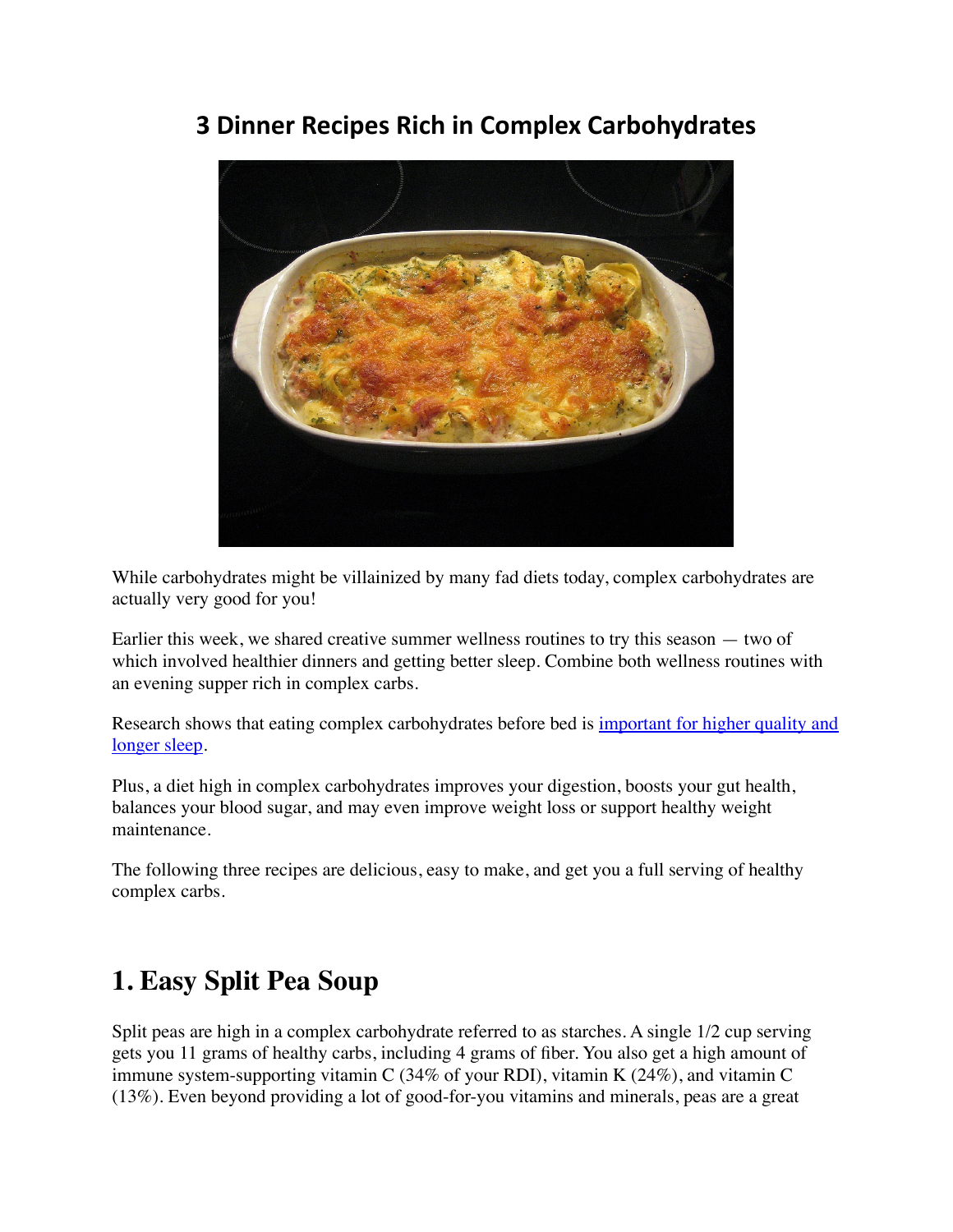source of plant compounds and antioxidants. Take saponins, for example — this compound may help [reduce your risks of diseases like cancer.](https://pubmed.ncbi.nlm.nih.gov/19116873/)

Enjoy all these health benefits with this easy-to-make split pea soup. It's rich and creamy in texture, full of flavor, and takes very little prep time (perfect for a busy weekday dinner!).

1 tbsp avocado oil 1 yellow onion, chopped 3-4 celery stalks, trimmed and chopped 2 garlic cloves, crushed or minced 4 c unsalted chicken broth (or a plant-based chicken broth) 4 c water 1 16-oz. bag of dried split peas 3 bay leaves 2 tsp dried Italian herb seasoning 2 tsp salt 2 tsp black pepper 1 lb of ham shank or ham bone (optional if you follow a plant-based diet) 4 carrots, trimmed and chopped

Place a large stock pot on your stove. On medium heat, saute the onions and celery in the avocado oil until tender, then add the garlic and saute for 1-2 minutes or until the garlic is golden-brown and fragrant.

Add the water, broth, peas, bay leaves, seasoning, and salt. Stir well, then add the optional ham. Cover the pot and bring to a boil, then reduce the heat to a simmer and let the peas cook for an hour. Add the carrots and simmer for another 30-60 minutes or until the peas have broken down into a creamy liquid. Enjoy!

# **2. Zesty Leek-and-Oat Soup**

Oats aren't just for breakfast!

Oats are a delicious, B-vitamin-rich food that's exceptionally high in complex carbohydrates. A diet high in oats has been shown to improve your cholesterol levels, reduce your disease risks, strengthen your immune system, and [so much more.](https://www.healthline.com/nutrition/9-benefits-oats-oatmeal#1.-Oats-are-incredibly-nutritious)

Simmered with summer leeks and broth, the result is an Irish-inspired leek soup that's hearty, warm and comforting.

1 tbsp butter 3 large leeks, cut lengthwise in half and then julienned 1/2 cup steel cut oats (gluten free if you follow a gluten-free diet) 4 cups chicken broth (or plant-based chicken broth if you follow a plant-based lifestyle)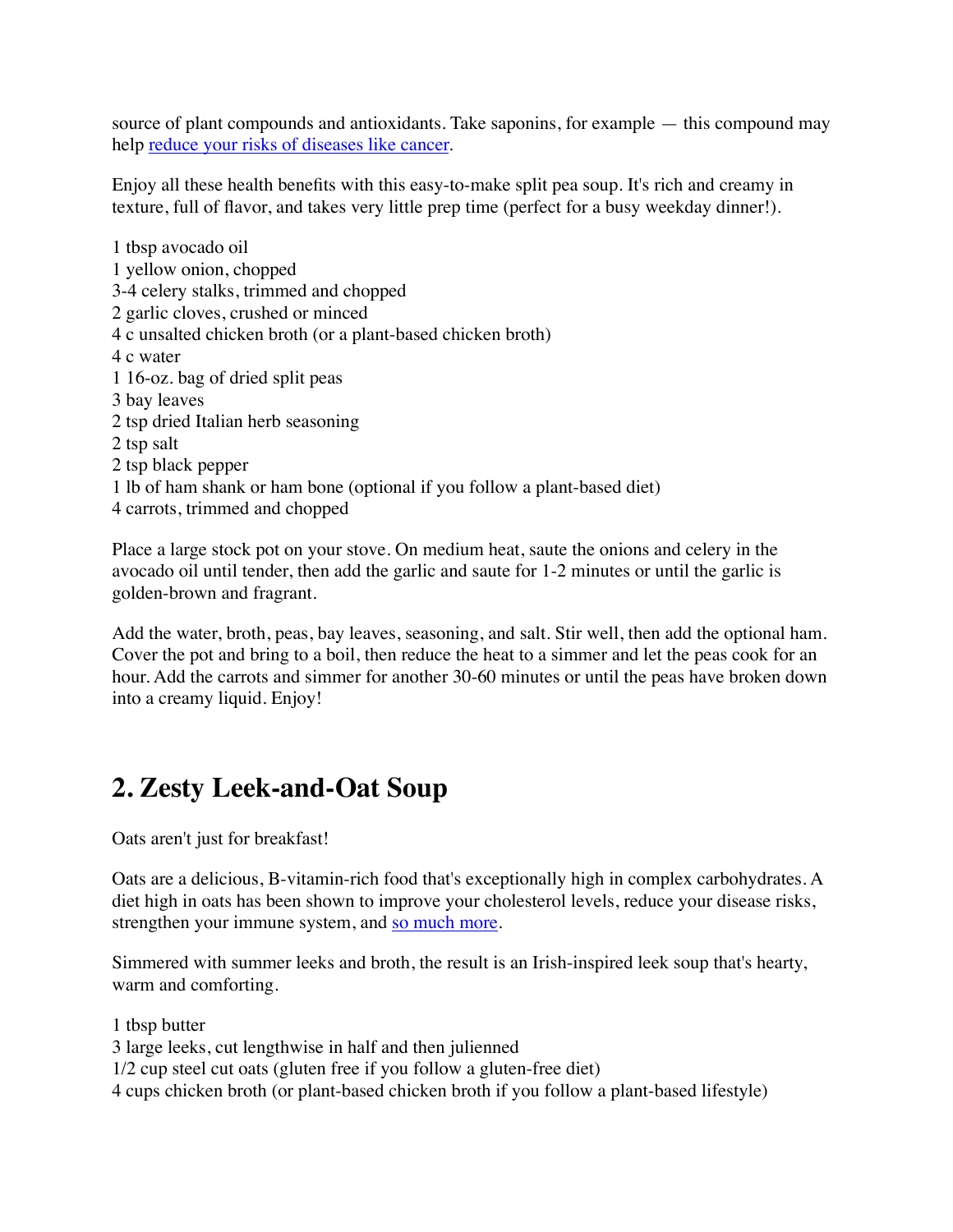1 1/2 cups whole milk 1 tsp black pepper 2 tbsp fresh chives, minced

Saute the leeks in butter for 10-15 minutes or until the vegetables are tender.

Add the broth and milk and raise the heat to bring the pot to a boil. Stir in the pepper and oatmeal and reduce the heat to a simmer.

Cover the pot and let it simmer for 45 minutes.

Serve hot with the chives sprinkled on top for a garnish. Enjoy!

#### **3. Whole Wheat Baked Pasta Casserole**

This effortless casserole is so rich and saucy, you won't believe it's actually good for you.

Whereas most casseroles call for pasta made with refined grain, whole wheat pasta gets you high amounts of complex carbohydrates, fiber, and vital minerals and vitamins like riboflavin.

And because this casserole is so flavorful, you can sneak in antioxidant-rich summer veggies like zucchini to increase this dinner's nutritional profile without compromising its status as the ultimate comfort food (even picky kids won't notice the veggies!).

Casserole: 2 cups dry whole wheat spiral pasta (ideally organic) 1 pound boneless skinless chicken breasts, cut into cubes (use a plant-based substitute if you prefer) 4 tbsp grass-fed organic butter, divided 2 medium zucchini, ends cut off then cubed 1 small yellow onion, peeled and diced 2 tbsp all-purpose flour 1 c half-and-half cream 3/4 pound cheddar cheese, cut into small cubes 1 tsp Italian seasoning Topping:

1 cup dry whole wheat bread crumbs 3 tbsp butter, melted 1/2 tsp salt 1/2 tsp black pepper

Preheat your oven to 350 degrees Fahrenheit.

Boil and cook the pasta al dente according to the instructions on its package, as every pasta variety is different.